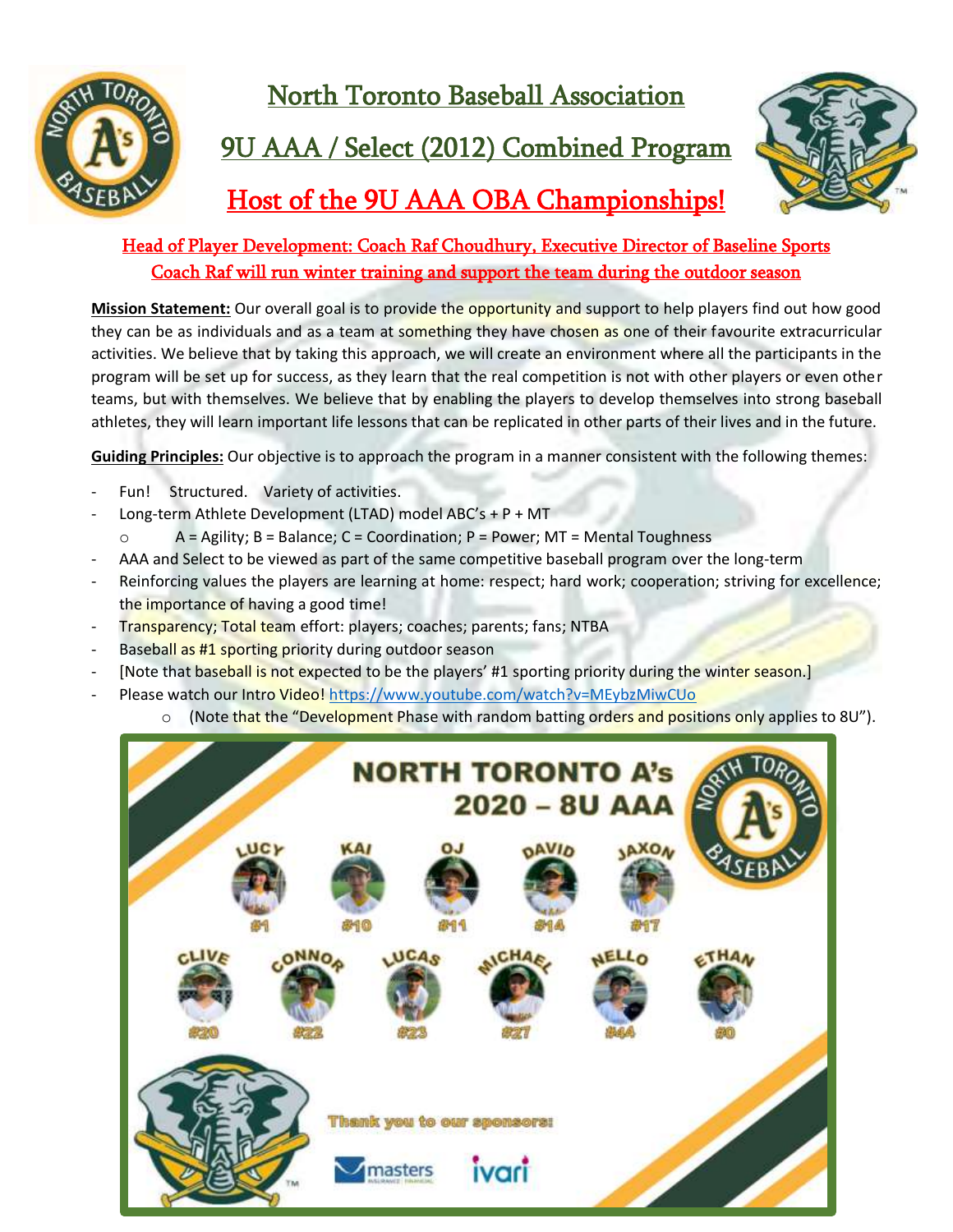![](_page_1_Picture_0.jpeg)

North Toronto Baseball Association

# 9U AAA / Select (2012)

![](_page_1_Picture_3.jpeg)

### Combined Program

### SUMMARY NOTES

- I. AAA and Select as a combined program
	- ➢ Recognizing that players develop and grow at different rates
	- $\triangleright$  Ensuring long-term health and success of the program
	- ➢ Shared resources (coaching and professional instruction; facilities; practices) and equivalent training opportunities so there will be no structural development disadvantage at Select level
	- $\triangleright$  Select players will be called-up as frequently as possible and try-outs will remain open each year to allow for certain players to play their way onto the AAA team
	- $\triangleright$  AAA and Select try-outs held at the same time [Roster target: 13 players per team]
		- o Day 1: NHL-Combine style assessment
		- o Day 2: Baseball skill assessments
		- o Day 3: Final try-out: both teams finalized
- II. Estimated Short-term and Long-term Timeline
	- $\triangleright$  Sept: try-outs
	- Late Nov Apr indoor training at Baseline and UCC dome
	- May: Outdoor baseball!
		- o Note that the May "Pure development approach" is only followed in the 8U season. In 9U we use a competitive approach (positions and batting order based on players' ability to contribute to the team and overall coaching strategy)
	- ➢ 9U season: 3 tournaments + TBA and OBA Championships
	- ➢ 10U: Pitching!
	- ➢ 11U / 12U: U.S. Tournaments, including Cooperstown!
	- ➢ 13U and beyond: Ontario Elimination Tournaments which lead to Nationals
- III. Expectations
	- a. Volunteering
		- ➢ NTBA (North Toronto Baseball Association) is a volunteer organization (not pay-forservice), so this will only work properly if everyone chips in!
	- b. July Break
		- $\geq$  8U/9U: 4 weeks starting in late June (after school ends)
	- c. 10U and above: 2 weeks.
	- d. Estimated fees and other expenses
		- ➢ Depending on sponsorship contributions ~\$2,000 per player
		- $\triangleright$  Note that there will be individual family expenses as well (uniforms; hotels; August baseball camp). See summary budget below.

**Thank you for your interest! Please register as per the instructions on the ntbaseball.com Web site. If you are interested in further details, feel free to read the appendices of this note.**

**Coach Tim (timobrien99@gmail.com)**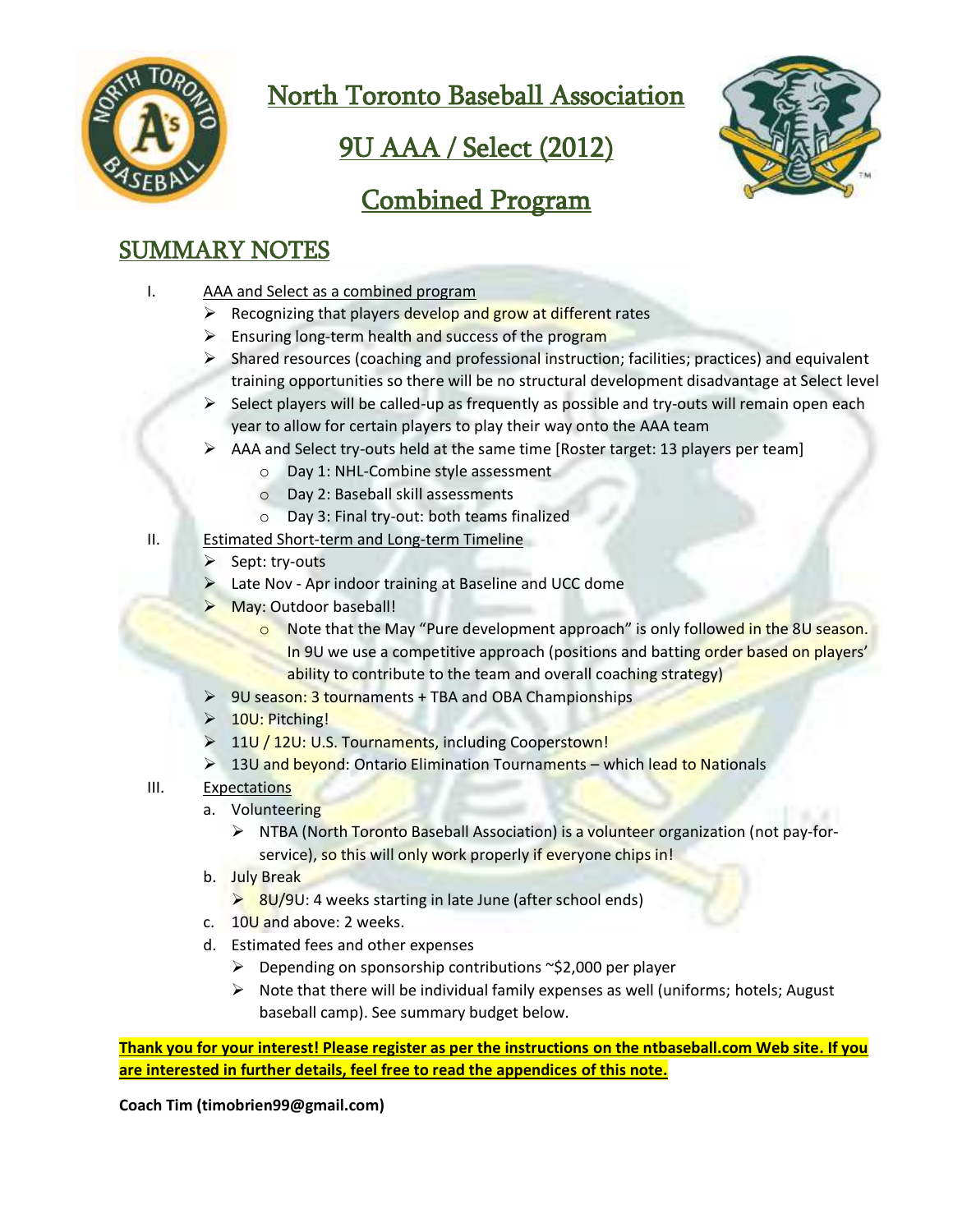#### **I. AAA and Select as a Combined Program**

The AAA and Select teams will function as part of the same program over the long-term, rather than two largely disconnected teams. Players do not develop and grow at the same rate, so there will be opportunities for kids to play their way onto the AAA team, and the AAA team will utilize Select players as call-ups as frequently as possible. To ensure that this relationship functions properly over the long-term, the Select development path and training opportunities will be roughly consistent with those of the AAA teams. The implications of this approach include:

- The AAA teams and Select teams will share facilities.
	- o For example, **our winter training from late November – April will consist of: (1) one weeknight session per week at Baseline Sports, a first-class indoor baseball training facility near Downsview Park (day/time TBD), and (2) practices in the Upper Canada College dome facility.**
		- These practices will be shared between the AAA and Select teams, with some of the activities being run together, and some of the activities being run separately, with each team using their half of the dome.
- Professional coaching resources will be shared between AAA and Select.
- Uniforms will be identical to facilitate call-ups. AAA players will choose preferred numbers first, then Select players will choose preferred numbers so there is no overlap.
- Note that the Select team players will be expected to play in the NT House League system during the 8U and 9U years.
	- o As of the 10U year, it is expected that the Select team will declare as an "A" or "AA" team, and would then no longer participate in House League.

#### **II. Estimated Short-term and Long-term Timeline**

(This is the proposed AAA timeline; the Select timeline is expected to be largely consistent, but ultimately determined by their 3-person Parents' Committee)

| Sept       | Try-outs and           | AAA and Select at same time                                          |  |  |  |
|------------|------------------------|----------------------------------------------------------------------|--|--|--|
|            | team selection         |                                                                      |  |  |  |
| Oct/Nov    | Parents'               | <b>Combined AAA and Select</b>                                       |  |  |  |
|            | meeting                |                                                                      |  |  |  |
| Late Nov   | <b>Winter training</b> | One night per week at Baseline; UCC dome practices                   |  |  |  |
|            | begins                 | [Note that baseball is not expected to be the players' #1 sporting   |  |  |  |
|            |                        | priority during the winter season. This is consistent with the Long- |  |  |  |
|            |                        | term Athlete Development model.]                                     |  |  |  |
| Late April | Boardgames at          | Community outreach                                                   |  |  |  |
|            | seniors'               |                                                                      |  |  |  |
|            | residence              |                                                                      |  |  |  |
| May-August | <b>OUTDOOR</b>         | Typical 9U AAA schedule                                              |  |  |  |
|            | <b>BASEBALL!</b>       | Two practices per week (E.g. Sun + one weeknight)<br>➤               |  |  |  |
|            |                        | One home game (weeknight) + one away game<br>➤                       |  |  |  |
|            |                        | 3 tournaments in May/June (1 overnight)<br>➤                         |  |  |  |
|            |                        | Select schedule must incorporate House League games<br>➤             |  |  |  |
| June/July  | 4-week break           | Starting at end of school in late June                               |  |  |  |
| August     | Baseline camp          | One week                                                             |  |  |  |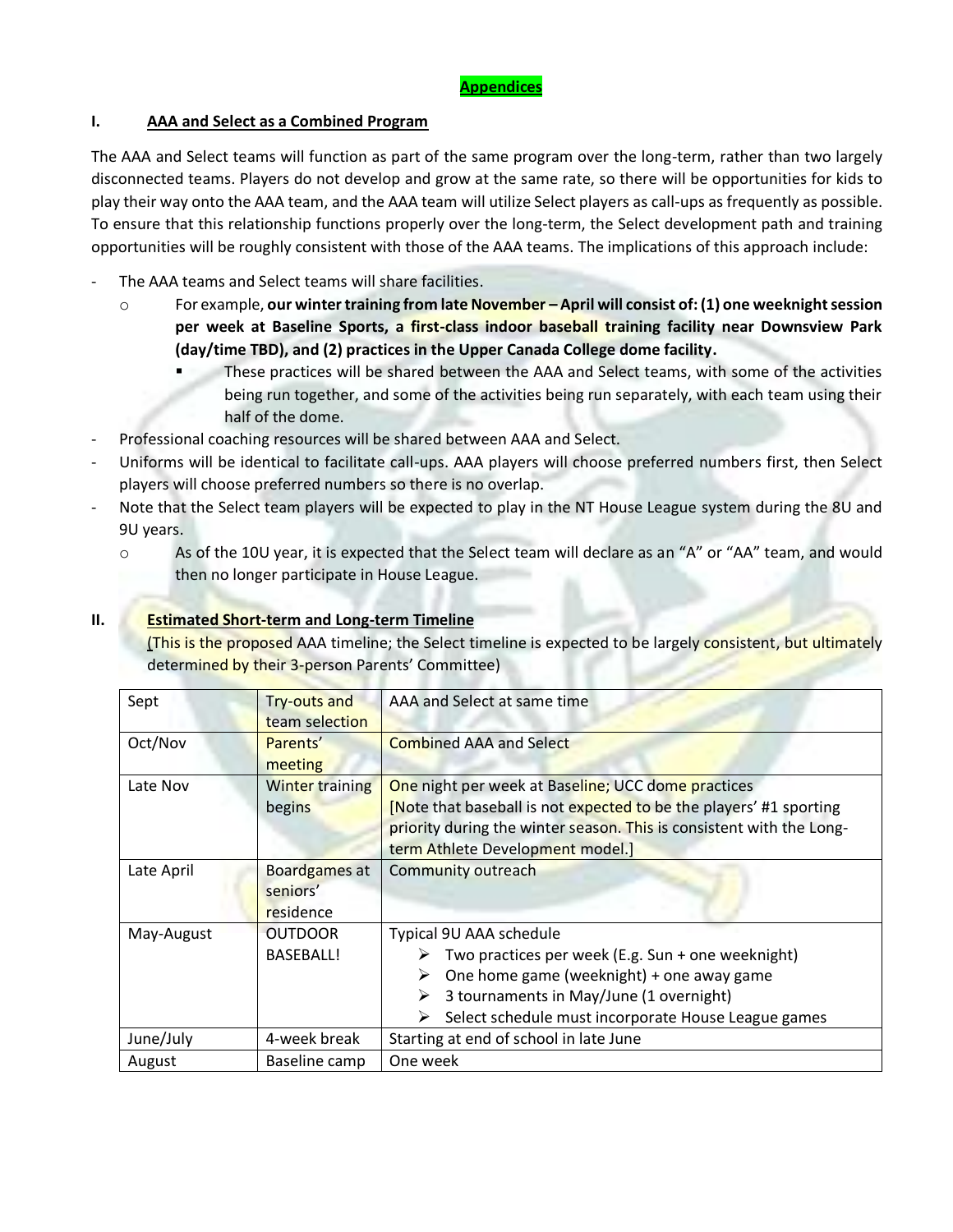| August                                                           | TBA's           | (Toronto Baseball Association Championships). Usually two          |  |  |  |
|------------------------------------------------------------------|-----------------|--------------------------------------------------------------------|--|--|--|
|                                                                  |                 | weekends before Labour Day. Results determine which teams go to    |  |  |  |
|                                                                  |                 | OBA's.                                                             |  |  |  |
| Sept-Labour                                                      | OBA's           | (Ontario Baseball Association Championships).                      |  |  |  |
| Day Weekend                                                      |                 |                                                                    |  |  |  |
| Sept - first week                                                | Try-outs for    | 10U AAA and Select try-outs will again be held at the same time    |  |  |  |
| after Labour Day                                                 | next season     |                                                                    |  |  |  |
| And this annual cycle will repeat going forward<br>➤             |                 |                                                                    |  |  |  |
| Notable events planned for the years ahead are listed below<br>➤ |                 |                                                                    |  |  |  |
| Labour Day                                                       | Hosting OBA's   | NT hosts the 9U AAA OBA Championships each year! Note that at      |  |  |  |
| weekend (9U)                                                     |                 | least one parent from each 9U AAA family needs to volunteer. We    |  |  |  |
|                                                                  |                 | will also have student volunteers from older NT baseball teams.    |  |  |  |
| 10U season                                                       | Pitching!       | No more pitching machine                                           |  |  |  |
| Fall 11U season                                                  | U.S.            | Possible U.S. tournament trip                                      |  |  |  |
|                                                                  | tournament?     |                                                                    |  |  |  |
| 11U season                                                       | U.S.            |                                                                    |  |  |  |
|                                                                  | tournament?     |                                                                    |  |  |  |
| 12U season                                                       | Cooperstown,    | Baseball Hall of Fame and tournament weekend; August long          |  |  |  |
|                                                                  | <b>New York</b> | weekend?                                                           |  |  |  |
| 13U season                                                       | Elimination     | The elimination tournament is a province-wide tournament at the    |  |  |  |
|                                                                  | tournament      | beginning of August. The winner of the elimination tournament goes |  |  |  |
|                                                                  |                 | on to Nationals.                                                   |  |  |  |
| And this pattern continues beyond 13U<br>➤                       |                 |                                                                    |  |  |  |

![](_page_3_Picture_1.jpeg)